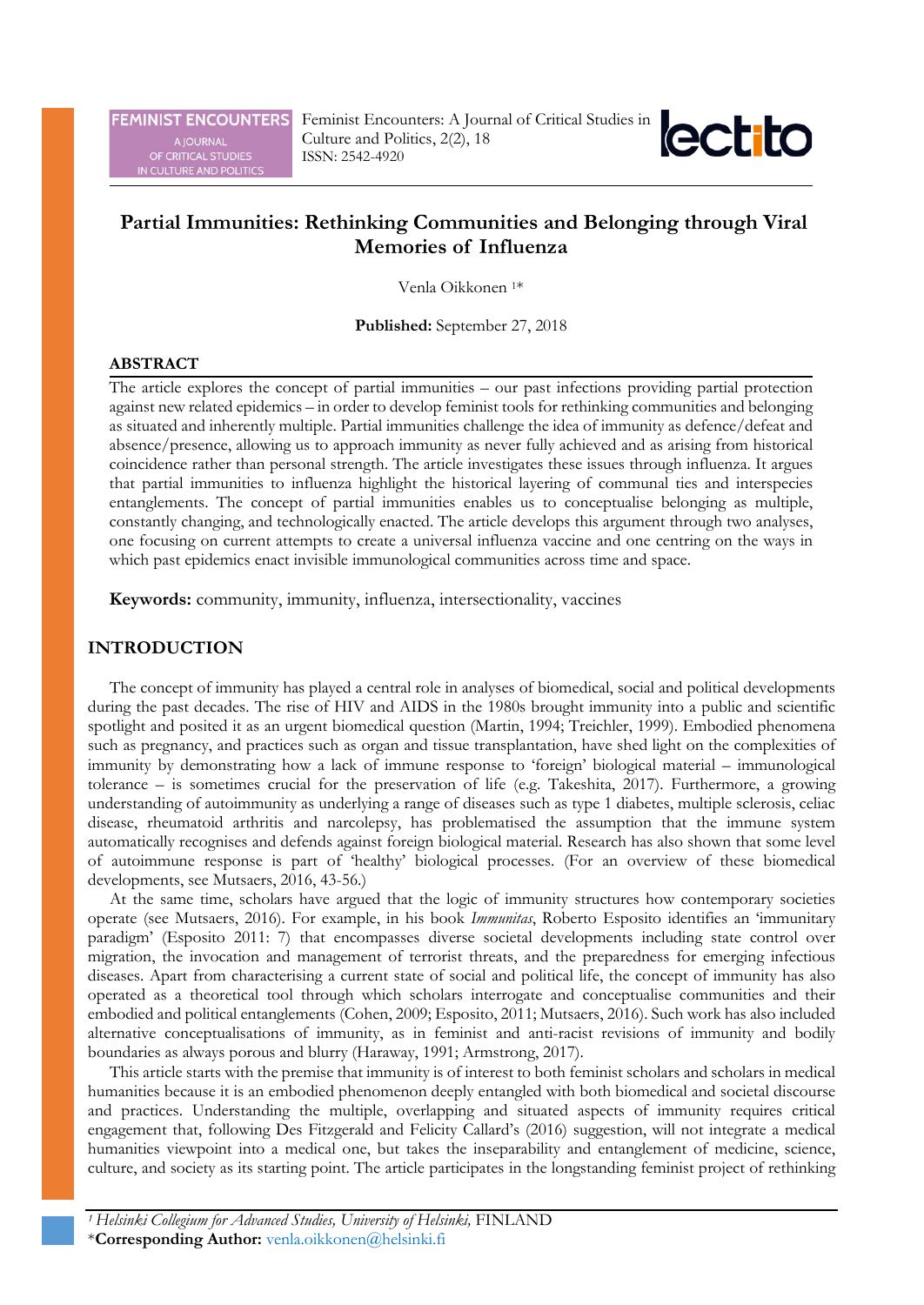biomedical and political concepts – here, immunity – in ways that enable ethically accountable and situated visions of communality, power relations and social development. It seeks to open new ways of thinking how we as embodied beings belong (and do not belong) to the human and more-than-human worlds globally, locally, as well as across past and future generations.

The article theorises embodied belonging and connectedness through *partial immunities*. Put simply, partial immunities refer to how past infections protect us partially but not completely against new viral and microbial strains. It is a phenomenon recognised and analysed by scientists (e.g. Gomes et al., 2004; Katriel, 2010; Zhang et al., 2010), but one that lacks theoretical development as an embodied socio-cultural phenomenon. I propose that what makes partial immunity particularly interesting for feminist and other critical scholars is how it traces the incompleteness and temporal layering of our embodied social relations. For medical humanities research, partial immunity offers a way of thinking illness and health as overlapping and historically moulded dynamic processes. The article asks what kinds of embodied connections and shifting communities of future and past health and illness may emerge if we think of biomedical immunity as partial, and never quite complete. My point is not to posit partial immunity as a 'truth' about our embodied connectedness, or as an epistemically superior model of understanding processes of immunological protection and vulnerability. The article posits partial immunity simply as a fruitful way of imagining embodiment in times of health and illness because it allows us to rethink our bodies and communities in ways that highlight connections rather than boundaries. Perhaps most importantly, it enables multiple, parallel belonging; this is why I use the plural form *immunities*. Conceptualised as partial and situated, immunities emerge as ways of crafting connections across time and space in multiple directions.

I want to emphasise that partial immunities do not constitute a reality that pre-exists its study. Rather, partial immunities are *enacted* through particular technological and material practices in immunology as well as specific ways of theorising belonging, collective memory and intersectionality. The article draws here on Fitzgerald and Callard's (2016) use of Karen Barad's (2007) term *agential cut*, which refers to the enacted nature of phenomena: boundaries around and within phenomena emerge through the technologies, practices and discourses through which phenomena are studied. Fitzgerald and Callard note that 'both medicine and life itself are constituted precisely through relations, and through practices of bordering, cutting and exchange through which those relations come to matter' (Fitzgerald and Callard, 2016: 44). Thus, they argue, medical humanities scholars need 'to understand how practices of making, breaking and shifting boundaries constitute illness and healing' (Fitzgerald and Callard, 2016: 42). My theorisation of partial immunities emerges from acts of highlighting certain technologies over others and of manipulating perspective, the angle from which phenomena are approached. At the same time, the ways in which the article's approach departs from previous theorisation of immunity in feminist theory, medical humanities as well as political theory render visible the equally enacted and situated nature of these other approaches to immunity.

The approach developed in this article builds on the extensive literature on immunity that highlights connections between biomedical, social and political aspects of immunity. A large part of existing literature approaches the connection between immunity and community in the context of political theory and philosophy (Esposito, 2011; Fishel, 2017; Mutsaers, 2016). The connection between biomedical immunity and political community has been approached as a historically shaped object in cultural history of science and biomedicine (Cohen, 2009). It has also been theorised as a biomedical phenomenon that undermines bodily and communal boundaries (Fishel, 2017; Newman et al., 2016). While these approaches differ considerably, they typically conceptualise immunity as an impossibility. That is, immunity is an illusion as a political project (building impenetrable national boundaries), social policy (disconnecting infected individuals and communities from the healthy), as well as a biomedical process (protecting the body from its microbial and pathogenic environment). This article departs from the logic of immunological failure and success that much of the previous scholarship traces. I approach immunity as neither a matter of failure (falling national, communal and bodily boundaries) or success (for example, gaining immunological protection through openness to the microbial world). However, this departure from previous literature is not a matter of disagreement or critique, but rather a different way of imagining immunity in which failure and success disappear from the analytical focus. Furthermore, the article focuses on cultural theorisation of communities as ambivalent networks of future-oriented potentiality and pastoriented communal memory rather than political entities. The article approaches communities as situated formations emerging through belonging, temporality and space. Its approach to community and immunity draws on the theorisation of time, space and memory in cultural studies, and the analysis of the situatedness of technologies in feminist science and technology studies.

The article theorises partial immunities through an illness that is common yet dramatic in scale: influenza. As a seasonal, repeated illness, influenza shapes and reshapes our immune systems throughout our lives, and is constitutive of what we are immunologically and communally in our everyday encounters. As a rapidly mutating virus (with multiple, unstable strains), influenza illustrates the temporal and spatial limits of immunity as well as points to the volatility of material relationships between us and the microbial and viral worlds. The article begins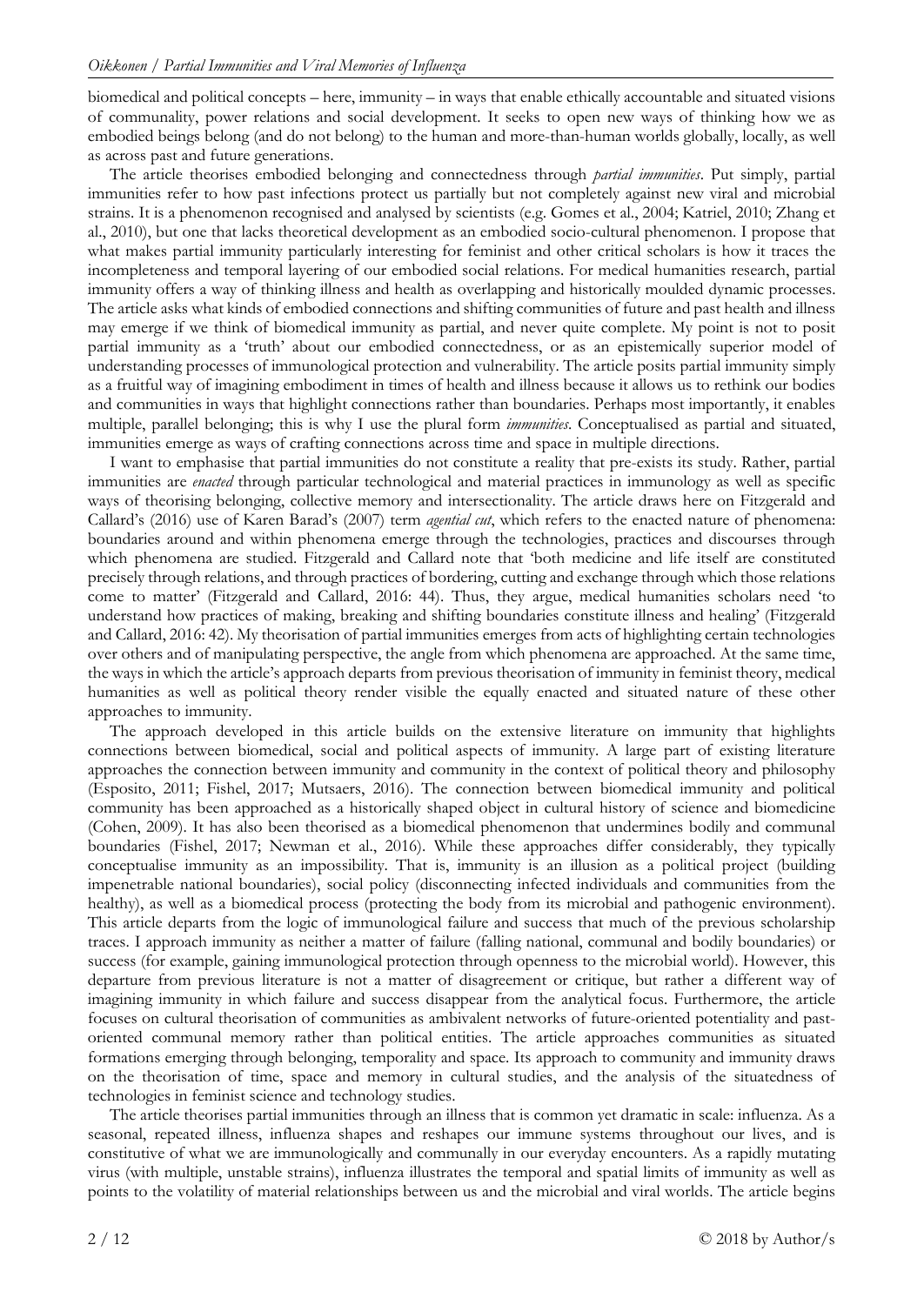with a discussion of the concept of immunity in previous research, which is followed by two analytical sections. The first section explores the future-orientation of partial immunities through the question of *viral mutation and drift*, using influenza vaccines as an example. Influenza vaccines are based on forward-looking speculative evaluation as to which strains may circulate each year, and consequently an influenza vaccine is often close enough to provide some but not full protection against circulating viral strains. I focus on recent attempts to develop a universal influenza vaccine that would cover a large number of strains, and thereby replace situated partial immunities with lasting immunity. While lasting immunity through a universal influenza vaccine might in reality provide only partial protection, it would refashion the temporality of communal ties enacted through influenza epidemics and pandemics.

The second analytical section examines the *past-oriented* underpinnings of partial immunities through the idea of *viral memory*. Viral memory refers to how previous influenza epidemics leave traces in our immune systems that archive the past. I outline how viral memories live not only inside each of us but also around us – in other people, in other species (pigs, birds), as well as in viruses themselves. Viral memories enact *viral communities* both socially and immunologically by crafting connections between organisms (people, species) across time and space through their shared entanglement in past epidemics. Crucially, viral memories render visible how viral communities are plural and overlapping at any moment in time. This spatial and temporal multiplicity of viral communities challenges the idea of embodied immunity as a stable and clearly defined state. The article will conclude with a brief reflection on the implications of partial immunities for feminist theorisation of bodies and boundaries, on the one hand, and medical practice and global health, on the other.

#### **CONCEPTUALISATIONS AND CRITIQUES OF IMMUNITY**

This section will take a closer look at four central themes in critical social and cultural theorisation on immunity. The first theme centres on the relationship between *the biological body* and *the body politic*. It has been addressed by Ed Cohen (2009), Roberto Esposito (2011), Stephanie Fishel (2017) and Inge Mutsaers (2016) among others. As Esposito (2011) points out, the concept of immunity – *immunitas* – was a legal and political concept in ancient Rome, indicating exemption from communal duties, and it has moved from there to describe the larger body politic, and, especially during the nineteenth century, the health and illness of the human body. With the increasing acceptance of germ theory after 1850 and the introduction of the science of immunology in the 1880s, the concept of immunity was invoked to indicate the ways organisms defend against pathogens. Yet the connection to the body politic remained. For example, biopolitics involves managing populations through questions of biomedical life, death and reproduction on the level of individual organisms (e.g. Cohen, 2009).

Biological immunity operates as a metaphor for the health of the body politic in at least two ways. First, the metaphor places emphasis on the borders of the nation, which are assumed to be constantly threatened by foreign forces or immigration, just like the boundaries of the body have been understood to protect us from contagion. Immunity stands for the protection and maintenance of the borders of the nation. Second, it highlights social coherence. In this framework, physical illness – failure of immunity – stands for perceived social illness, such as 'unhealthy' social movements seeking to unsettle the political status quo. This metaphorical connection works also the other way, so that physical illness (failure of the immune system) can be attributed to political and social ills such as socialist, feminist or anti-colonialist sympathies and activities. Crucially, both the insistence on national borders and the insistence on social coherence posit immunity as an urgent political goal. Yet the constant failures of immunity that haunt both national coherence and management of borders suggest that immunity relies on inherent impossibility.

The second theme is the militarist discursive framing of the immune system. This theme is connected to the question of the body politic, as the need to protect the immunity of the nation is typically conceived as a military operation or constant semi-military surveillance. Feminist scholars have provided particularly poignant critiques of militarist discourse. In her famous essay *The Biopolitics of Postmodern Bodies: Constitutions of Self in Immune System Discourse*, Donna Haraway (1991: 203-230) challenges the militarist imaginaries of attack and defence that underlie ideas of healthy immune system. By turning to science fiction – Octavia Butler's *Clay's Ark* (1984) and *Dawn* (1987) – she outlines alternative ways of conceptualising immunity as tolerance to foreign (other species) and subsequently the crumbling of firm boundaries between sameness and difference. Crucially, Haraway's (and Butler's) account of immunological tolerance is not an idealised account of happy coexistence, but a story of survival through compromise played out inside and around the most intimate, the gendered body.

In her book *Flexible Bodies*, Emily Martin (1994) explores how a wide range of people from doctors to practitioners of alternative medicine to patients and activists conceptualise the immune system. She shows how military discourse proliferates in media representations, yet the people interviewed understand the immune system in more ambiguous ways. They often highlight the flexibility of the immune system while understanding flexibility through a rhetoric of evolutionary fitness and competition. Furthermore, feminist scholars have unpacked the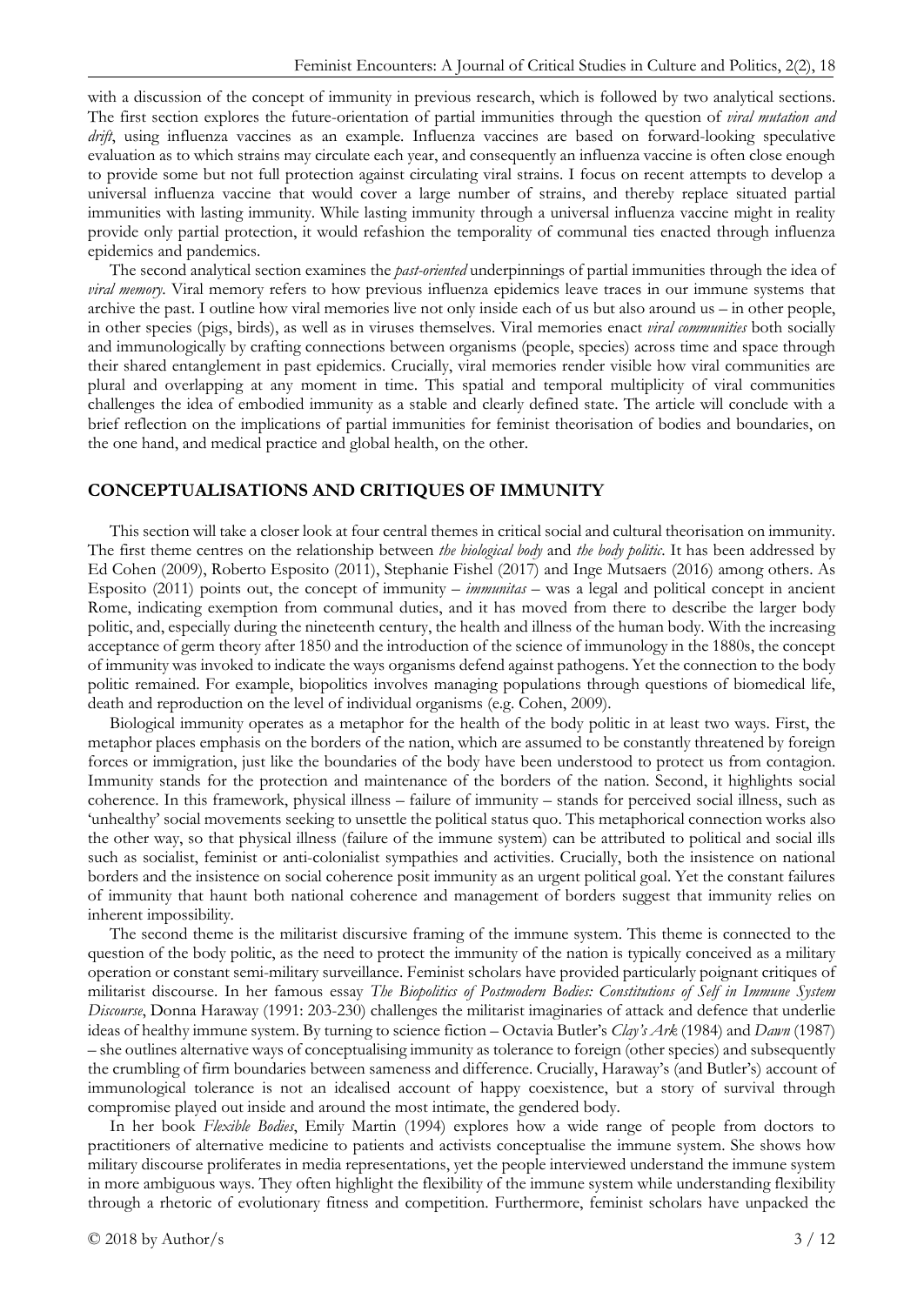militarist logic of protecting the nation from epidemics perceived as foreign. In her book *Contagious: Cultures, Carriers, and the Outbreak Narrative*, Priscilla Wald (2008) traces how epidemics are managed by controlling national borders – both concrete borders involved in immigration and the coherence of the body politic – and how such acts of management take place through erasure of difference. Wald shows how gender, sexuality and race are associated with foreign contagion and are thus perceived as constituting a threat to the immunological health of the nation from early twentieth-century typhoid epidemics to late-twentieth and early-twenty-first century HIV, SARS and Ebola. She also highlights that immunity is always illusionary, as the very idea of community is based on contact between human beings.

The third theme centres on ableist assumptions about immunity. Immunity is typically conceptualised as a sign of strength, a person resisting the forces of the surrounding pathogenic world. Martin's (1994) analysis of the rhetoric of flexibility problematises the framing of flexibility as a strength. She shows how the flexibility of the immune system is sometimes seen as indicating evolutionary fitness (good genes), and sometimes seen as a learned skill, something a person may cultivate and practice – people she and her team interviewed talk about 'educating' the immune system (Martin, 1994: 229-250). In both cases, those who do not demonstrate strength by resisting illness appear as failing. Since biomedical immunity and the body politic are historically linked, failure to resist germs easily appears as a failure to be a responsible citizen. Such ableist logic underlies, for example, cultural representations of HIV and AIDS. As Paula Treichler shows (1999), vulnerabilities to HIV and AIDS were conceptualised throughout the 1980s and early 1990s through moral discourses of sexuality, gender, race and good citizenship. As a result, some people appeared as naturally susceptible to the deadly epidemic through their perceived moral failings, while others were falsely and dangerously seen as naturally immune to HIV. This indicates that assumptions of immunity and flexibility are not only assigned to the biological processes within the body but also extend to the psychic life of the citizen or the immigrant.

The fourth theme is the challenging of the distinction between self and other in immunitary discourse, and the fundamental blurriness of organisms. The focus here is on biomedical aspects of our existence, and in particular, how our health relies on cooperation with symbiotic species such as gut and skin bacteria. For example, Myra Hird (2009) shows how we have evolved with bacteria over millennia, and how it is impossible to establish where the human ends and other species begin. Chikako Takeshita and Stefanie Fishel have developed similar arguments, respectively, in relation to the entanglement of mother and foetus in pregnancy (Takeshita, 2017) and the rethinking of states through microbial life (Fishel, 2017). If human and nonhuman life are ontologically inseparable, then immune systems need to be able to deal with inseparability that does not fall within the traditional immunological framework of self and nonself. However, this ontological point applies also to microbes that may be harmful. In their study of MRSA epidemics, Joshua Newman, Rachel Shields and Christopher McLeod (2016) point out how paradoxically the very places that are made to boost our immunities – gyms, team sports facilities – are precisely the places where bodies and bodily fluids are most likely to come into contact and phenomena such as MRSA epidemics appear. They point out that communality is about contact and thus about contagion, and that bodies are blurry and leak into one another in ways that simply cannot be fully controlled. Furthermore, the question of immunity emerges as entangled with epigenetics, that is, how the effects of our exposure to environment – including the microbial and viral worlds – are passed to next generations through human reproduction. However, as Maurizio Meloni (2018) points out, this is not simply an outcome of recent interest in epigenetics: ideas of blurry bodily boundaries and environmental effects on reproductive futures have played a central role in medical thinking since antiquity. Finally, even within contemporary medicine, immunity itself is an umbrella term that covers a wide range of biochemical and interspecies processes with very different temporal and spatial dynamics and health outcomes.

The article's discussion of partial immunities draws on these analyses by viewing humans as fundamentally entangled with other life forms – viruses, bacteria, other species. It assumes that seeking existence that is separate from other life forms is both impossible and pointless, as our entanglements with other species, organisms and 'animacies' (Chen, 2012) – things that are not quite alive, such as viruses or toxins – is what enables our being. At the same time, the analysis draws on the understanding of personal immunity as entangled with communal immunities, an entanglement that is both metaphorical and biomedical. In particular, I am interested in tracing immunitary connections that span time and space and that are unexpected, shifting and invisible to the eye.

Finally, this reading of partial immunities differs in crucial ways from the idea of flexibility critiqued by Martin. Both immunological flexibility and partial immunities are about negotiating our existence in an ever-changing microbial and viral environment, in which the need to adjust to new pathogens acts as a productive force. However, whereas flexibility highlights strength, signifying an attempt to master immunity *despite* the changing environment, partial immunities put emphasis on incompleteness as a normal state of our existence. Also, partial immunities emphasise the role of historical coincidence rather than individual ability in how our immunities have developed (and failed to develop) during our lives. In this, partial immunities emerge as a lens through which we can rethink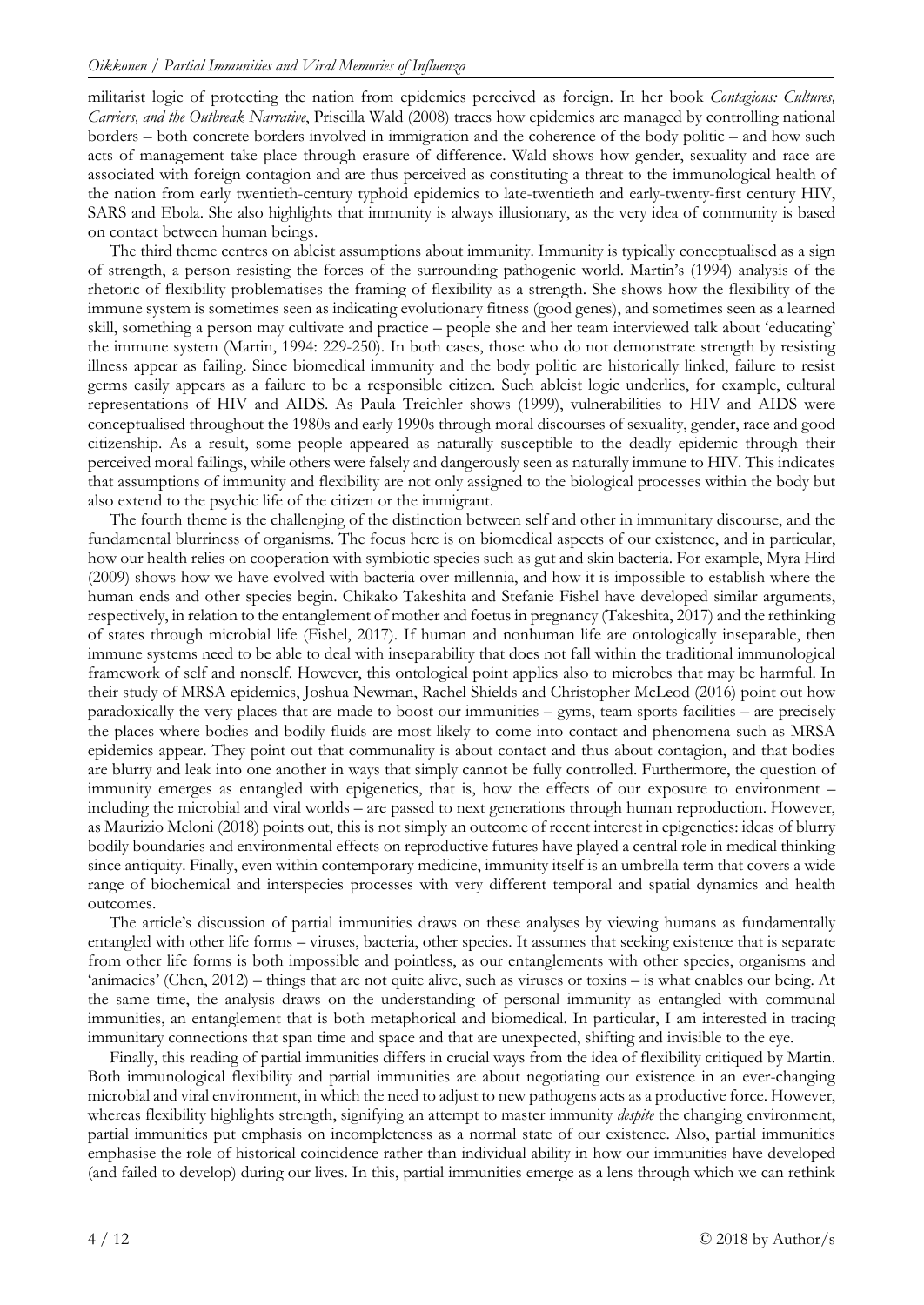immunitary communities not as entities but as temporally and spatially shaped situated affinities. Partial immunities are about belonging, but with a twist of historical coincidence.

#### **PARTIAL IMMUNITIES AND THE DREAM OF A UNIVERSAL INFLUENZA VACCINE**

The first approved influenza vaccine was developed and tested in the United States during the Second World War by a team that included Tommy Francis, Jonas Salk, and other prominent influenza and vaccine researchers. The vaccine was part of a war effort. As the 1918-1919 'Spanish Flu' pandemic had killed and hospitalized troops, the U.S. military wanted to prevent a similar pandemic (Dehner, 2012: 68-69). The vaccine was licenced for military use in 1945 and civilian use in 1946. The newly licenced vaccine provided protection during the 1946 influenza season, but the 1947 influenza epidemic made it clear that the vaccine, which had seemed so promising compared to some of the proposed influenza vaccines during the previous decades, had stopped working (Dehner, 2012: 68- 69). Researchers concluded that if the virus strain underwent antigenic shift (it mutated by recombining with another virus strain) or a different strain became prevalent, a new vaccine was needed.

Since these early years of influenza vaccination, scientists and the pharmaceutical industry have continued to seek better influenza vaccines. Such attempts constitute a future-oriented endeavour that seeks to manage the unknowable yet inevitable pandemic future through better prediction and biotechnological development. Yet, despite extensive research conducted on influenza viruses, influenza vaccines still need to be updated every year to reflect the virus strains that are expected to circulate that year. Seasonal influenza vaccines have been shown to benefit those with higher risk for complications – children, the elderly, pregnant women, people with chronic conditions. However, they produce an adequate immune response in a lower percentage of the people vaccinated than, for example, childhood immunisations against measles, which engender high levels of immunity (CDC 2017; Deng et al., 2018; Du et al., 2018).

The case of influenza vaccines makes visible the logic of partial immunities. Here the question is not about naturally occurring immunity – I will return to that in the next section – but of partial immunities produced through biotechnology: a vaccine. The development of a seasonal influenza vaccine each year begins with a decision, made by WHO experts twice a year (once for each hemisphere), on which strains to include in the vaccine. This decision is based on careful estimates of what will be the prominent strains during the forthcoming year. Sometimes these educated guesses prove partly wrong, and instead another strain becomes prevalent, or the virus mutates before the new season and thus the immune response following vaccination is weaker. In these cases, the vaccine often produces partial immunities – also known as *cross-protection* – making the symptoms of influenza less severe while failing to prevent illness.

In the past ten years in particular, there has been increasing interest in the prospect of developing a universal influenza vaccine, that is, a vaccine that would provide immunity even when the seasonal virus mutates or a new pandemic strain emerges. As one news story puts it, it is 'the holy grail' of influenza research (Branswell 2018). During the past couple of years, this interest has intensified. For example, in early 2018, the National Institutes of Allergy and Infectious Diseases (NIAID) in the United States published a strategic plan for creating a universal influenza vaccine (Erbelding et al., 2018). In the United Kingdom, a company called Vaccitech, an Oxford University spin-off, has currently a universal influenza vaccine in phase 2 clinical trial, meaning it is being tested on humans. Likewise, a universal influenza vaccine called M-001, designed by an Israeli company called BiondVax partnering with the NIAID, is in the phase 2 trial stage in the United States. Furthermore, at least two collaborative research projects, one based at Georgia State University and another involving several U.S. and Chinese institutions, have developed potential models for a universal influenza vaccine, reporting their results, respectively, in *Nature Communications* (Deng et al., 2018) and *Science* (Du et al., 2018). While these visions and experiments rely on different technologies and methods, they often target the stem of the influenza haemagglutinin (HA) located on the surface of the virus. Existing seasonal influenza vaccines target the HA head, which is precisely where most of the changes take place. The stem, on the other hand, is more stable and changes slower. For this reason, an immune reaction against the stem seems more likely to provide a basis for a vaccine that does not have to be changed every year.

It is interesting that the term *universal* in vaccine development is far from stable. Reports on the attempts to develop a universal influenza vaccine make it clear that it is unlikely that 'universal' will mean permanent. Many of the people interviewed for the media suggest that the goal is that the vaccine would not have to be administered annually but instead every few years. The chief executive of Vaccitech, for example, talks about 2-4-year coverage (Hirschler, 2017). Also, the vaccine would not protect against all possible strains of influenza but a limited (albeit large) number of strains (see Branswell, 2018). This illustrates that universality (in the sense of complete coverage and protection) remains unachievable even in the current attempts to provide lasting protection. While relatively long-lasting protection against a large number of changing strains would be a major biomedical achievement, it still posits immunity as partial and situated. In this sense, a truly universal influenza vaccine is indeed the Holy Grail.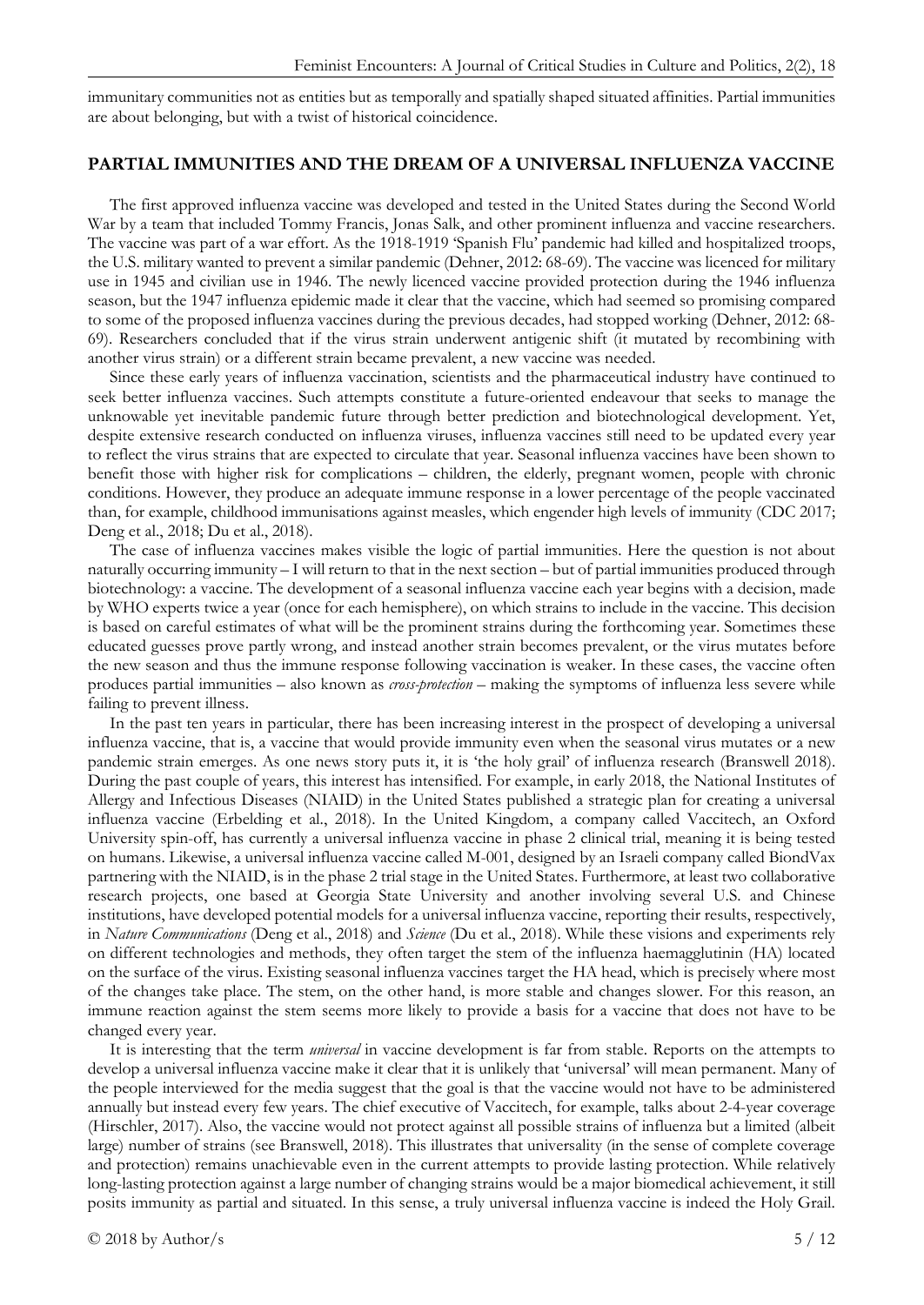Tellingly, many of the proposed vaccines are envisioned to be used not instead of the seasonal influenza vaccine but in addition to it.

Partial immunity in the case of vaccine development is a *technologically enacted* and *temporally organised* phenomenon. In this, it differs somewhat from the blurriness of immunological relationships resulting from the entanglement of human and nonhuman bodies discussed by scholars like Fishel (2017), Takeshika (2017) and Armstrong (2017), and introduced above. By *technologically enacted* I mean that vaccine technologies are inseparable from the immunological effects they have. That is, partial immunities exist only in relation to and through the technologies that produce and manage them. This is not a linear causal relationship: technologies and immunities co-produce one another. This kind of ontological co-production has been studied and theorised extensively within science and technology studies (e.g. Barad, 2007; Mol, 2002; see also Fitzgerald and Callard, 2016). For example, through the development of specific technologies that target particular sections of the stem of the viral haemagglutinin, vaccine technologies engender immunities to certain virus strains but not others. Technologies also set the limits of when immunity becomes partial immunity and when partial immunity disappears, as the reference to 2-4-year protection shows. At the same time, previous work to achieve immunities directs vaccine development, so that certain strains (close enough to the ones already covered) emerge as easier to immunise against than others. This temporal aspect is not specific to vaccine development: past biotechnological developments direct future research in science and medicine in general. Amade M'charek's (2014) analysis of genetic reference sequences as 'folded objects' produced through layered and accumulating histories of research illustrates this dynamic. While such objects may 'unfold' in new contexts and reveal their histories of making, those histories cannot be easily erased – they are part of the object itself.

By describing partial immunities in influenza vaccine development as *temporally situated* I mean that the temporality of the changing and mutating virus is entangled with the future-oriented temporality of biomedical research and vaccine development. Put simply, changes to the viruses 'out there' (outside the lab) direct what appears as a feasible next step in vaccine development. For example, the 2009 H1N1 (swine flu) pandemic and the several avian flu scares over the past twenty years have posited *zoonosis* – the crossing of new strains from nonhuman species to humans – as a source of pandemic strains, and thus as a key question for vaccine development. While the H1N1 pandemic turned out to be relatively mild and the avian flu scares have not materialised in a pandemic, the logic of pandemic preparedness – preparation for an unknown but inevitable future pandemic – has organised the goals of the development of a universal vaccine (see Caduff (2015) on the temporal dynamics of pandemic preparedness). In this sense, the oft-unpredictable temporalities of viral mutations – especially in the case of zoonotic viruses – structure the temporalities and imaginaries of vaccine research. At the same time, as Theresa MacPhail (2014) shows, the very organisation and infrastructures of virology and vaccine research shape the contours and travels of viruses (see also Ong, 2016: 174-196). Viruses are never simply natural objects that need to be managed. Attempts to manage them affect how they mutate and drift, and where and how they travel.

# **VIRAL MEMORIES, TEMPORAL COMMUNITIES**

In his history of influenza in the twentieth century, George Dehner (2012) describes how scientists developed the so-called 'recycling theory' of influenza in the years following the 1957 Asian flu pandemic. According to this theory, influenza pandemics emerge at regular intervals – approximately every 11 years – an assumption that was soon proven wrong. The theory assumed that each new pandemic represents a new version of the influenza virus: only this way it can become pandemic, as enough people have not encountered it before, and are thus not immune. At the same time, each emerging pandemic virus is typically related to some earlier pandemic virus. This second conclusion was arrived at by studying antibodies to emerging pandemic viruses among different age groups. For example, in the case of the 1957 Asian flu, Dutch scientist J. Mulder found out that:

a surprising number in the elderly population (between seventy and eighty-four years of age) produced antibodies to the new influenza strain. . . . Anyone seventy years old in 1957 would have been born in 1887, which suggests that the 1957 Asian flu was either the same as or very similar to the pandemic Russian flu of 1889. (Dehner, 2012: 96)

Likewise, based on a similar method of measuring antibodies in different demographic groups, researchers concluded that the 1968 Hong Kong flu was likely related to an influenza virus that circulated in 1900 (Dehner 2012: 97). Furthermore, Tommy Francis coined the concept of 'original antigenic sin' (now called *imprinting*) to capture how people developed partial immunities against influenza viruses (Dehner, 2012: 97). Francis suggested that our strongest immune response is to the first influenza virus we encounter in childhood. This 'original antigenic sin' was assumed to provide us with partial immunity against future variations of that same virus.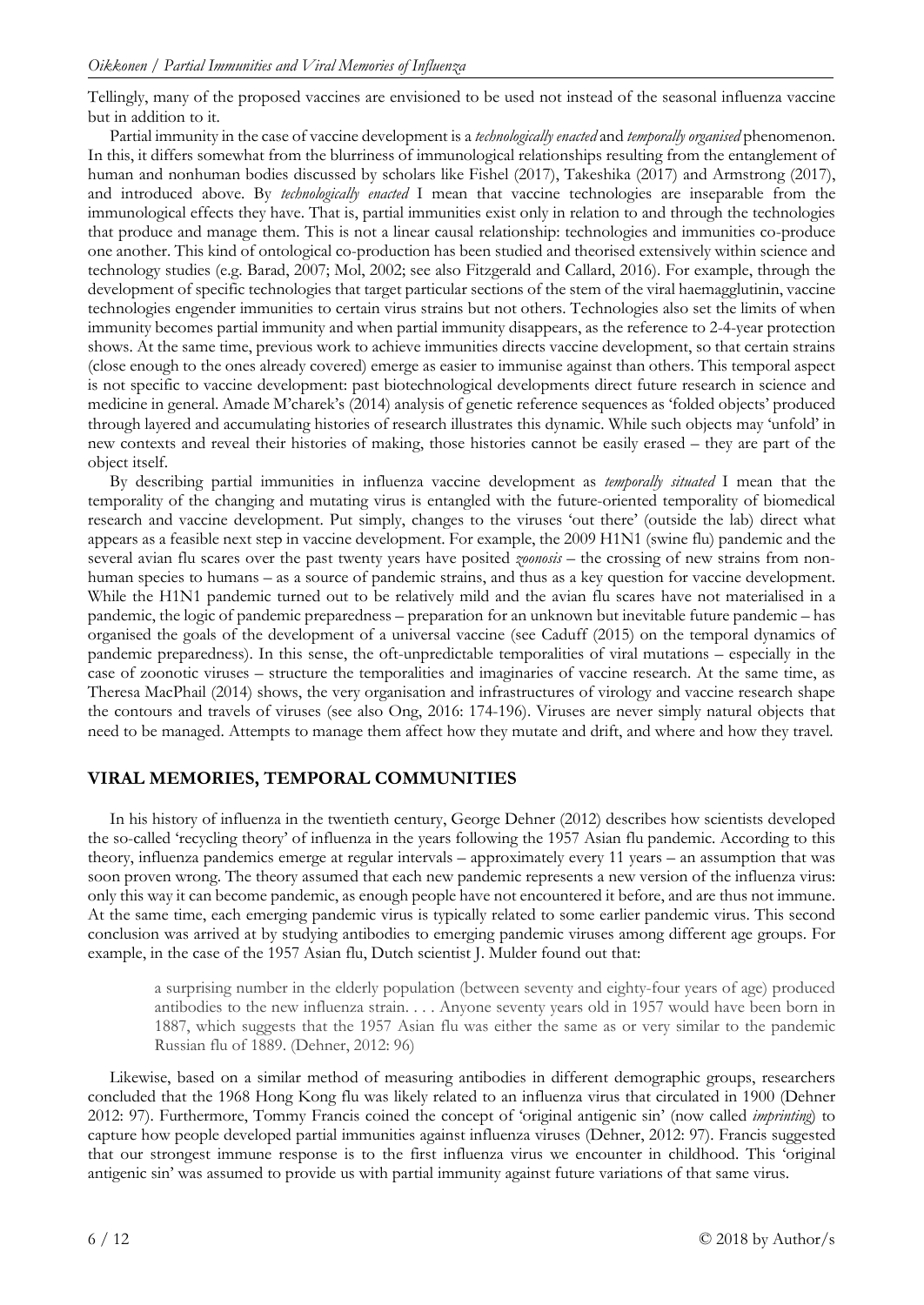This example suggests that partial immunity is a deeply historical and temporal phenomenon. In particular, it reveals a *past-orientation* that underlies partial immunities. Intriguingly, this past-orientation places partial immunities engendered through earlier influenza pandemics in tension with the future-orientation underlying influenza vaccine development explored above. Partial immunities accrued through our embodied experiences of previous pandemics locates us in time. They situate us in relation to historical events such as the movement of populations (and pandemic viruses) across continents and the gathering of large numbers of people in small quarters during the two World Wars. It connects us to the patterns of increasing travel (and subsequent accelerated speed of viral spread) towards the end of the twentieth century. The fast mutation rates of influenza viruses highlight this temporal dynamic. While many viruses are antigenically stable and go through only slow mutation, influenza is almost always different from its past materializations. This means that our immunities toward influenza viruses – even in the case of viruses resembling older viruses – are inevitably partial at best.

One key consequence is that our immunological situatedness emerges as gradual and ontologically multiple. Rather than a matter of absence or presence of immunity to influenza in general, our bodies embody varying degrees of partial immunity towards different influenza viruses. This posits our immunities as organised through multiple temporalities between plural pasts and presents. Furthermore, partial immunities emerge as coincidental. That is, immunity is not primarily a matter of inherent strength or flexibility, but an outcome of our everyday locations and mobilities. These circumstances include, for example, whether particular epidemics reach the places where we live or work, and whether we become ill with a particular virus while travelling away from home. In this configuration, illness (and ensuing partial immunity to the virus) appears as an unexpected consequence of our actions or inaction. As, historically, most people have had relatively little control over where they live and travel – and this is still the socioeconomic reality of the majority of the world – infections and immunities are not a matter of choice. Crucially, this attention to socioeconomic inequalities invests partial immunities with critical potential as a tool of feminist and postcolonial political imaginations.

The ways epidemics and pandemics travel also engender connections between people located at great distance, including different continents; in this sense, immunities are not only temporal but also spatial. People who seem to share very little culturally or socially, might still be connected through the embodied experience of illness such as the 1918–1919 pandemic influenza – even if these experiences are very different. People are connected through the material immunological processes taking place inside their bodies, and the antibodies they can produce quickly still decades after the illness. Crucially, such connections are invisible and thus largely *socially insignificant* – that is, they do not bring people in different cultures and continents any closer either socially or politically. To put it slightly differently, the concept of partial immunities does not seek to celebrate diversity while hiding inequalities. Rather, the invisible immunological connections outlined here provide a means of thinking about embodied belonging and communities as *unexpected and always multiple*. This is why such connections might be helpful for feminist theorists, medical humanities researchers, as well as medical practitioners.

Turning to a different field of technoscience – population genetics – will shed light on some aspects of these invisible connections. Population genetics is a field of science that traces genetic variation between and within populations. These differences in turn are used to reconstruct human evolutionary history and the divergence of different population groups in the past. Population genetics focuses on different types of genetic material, typically mitochondrial DNA (DNA located in the cytoplasm outside the cell nucleus) and nuclear DNA (DNA located in the chromosomes inside the cell nucleus). Likewise, population geneticists study different sets of genetic markers, use different samples or databases, and utilise different analytical software with different algorithms. Although population genetic technologies, such as commercial genetic ancestry tests sold online, often insist that population genetics can produce truths and certainties about our genetic roots, population genetic practices in fact engender a range of different roots depending on the above-described methodological choices and material conditions (see Hinterberger, 2012; M'charek, 2005; Nash, 2015; Oikkonen, 2018). Genetic kinship, that is, is technologically enacted and thus multiple. Most importantly for this discussion, what we look at and how we look at it determines what we find. This is also the point made by Fitzgerald and Callard (2016) in their exploration of critical medical humanities as fundamentally 'entangled' with medical practice, clinical research, and life itself.

In the case of partial immunities, how we look at temporally, geographically, and geopolitically situated histories of people structures what we see. If we focus on the level of antibodies to a particular new epidemic, that act of looking constructs connections between particular groups of people in different locations. As with population genetics, methods matter: since we cannot study all people of the world, what age groups and locations we include *enacts* previously invisible connections. By contrast, looking at different locations and demographic groups would engender different webs of immunological affinity and historical connection. Also, if we look at several different epidemics, the webs of immunological connection emerge as plural. We may belong to a web of connections and antibody affinities around one epidemic but not another, as different viruses have affected us differently, sometimes passing by us. This means that we are simultaneously part of multiple immunological webs of connection that may or may not be articulated when virus strains mutate and re-emerge in the future, or when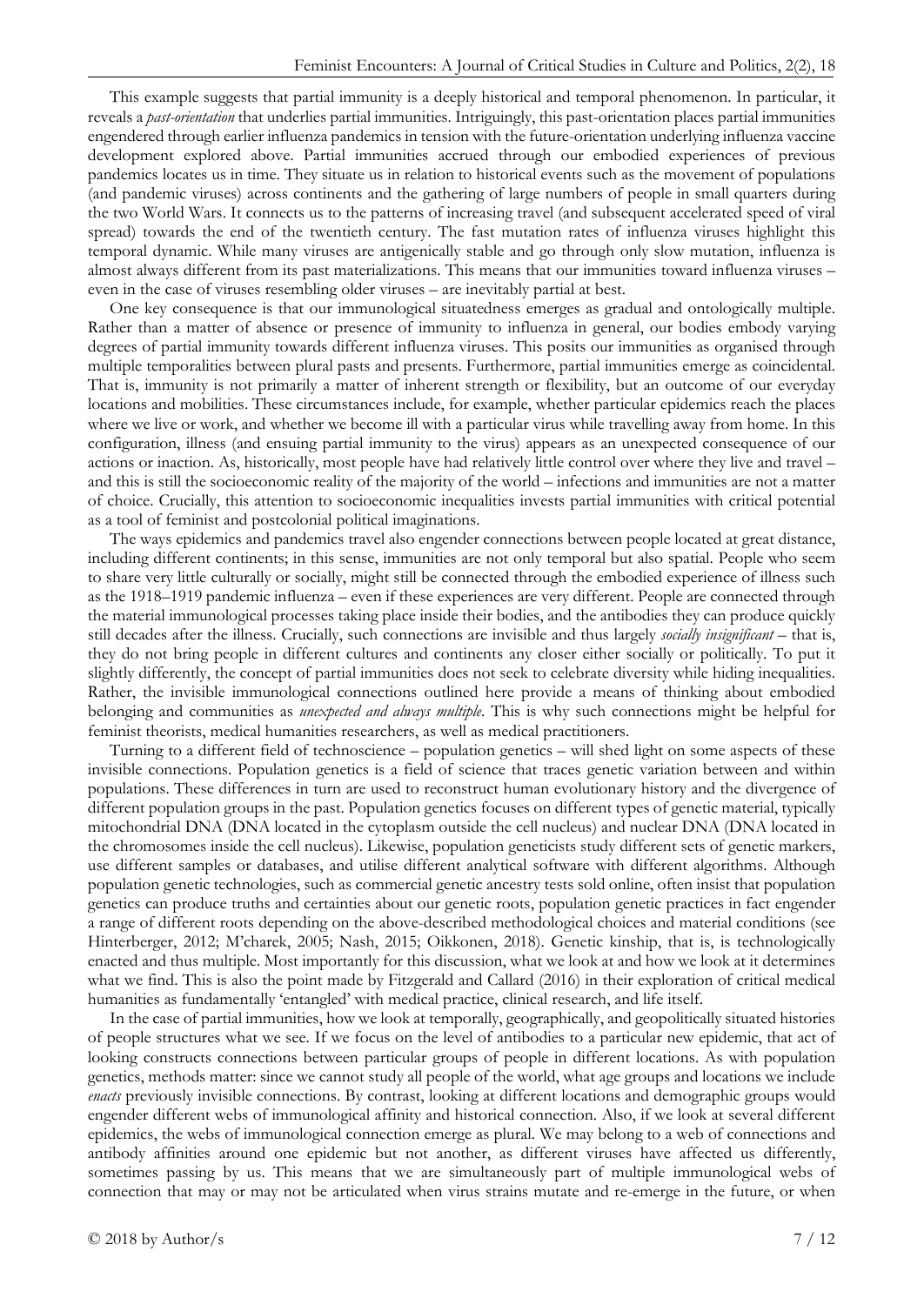influenza vaccines are developed. It is also important to recognise that there is another web of immunological connectedness – the people who did not survive; the webs of belonging enacted by focusing on partial immunities erase them from the view. With this limitation in mind, partial immunities may operate as a useful critical concept because it rejects the idea that clear boundaries can be drawn between who we are and who we are not, where we belong and where we don't belong, and instead insists that identities and affiliations are multiple, situated, and inherently ambiguous.

Looking at partial immunities as creating invisible webs of connection also draws attention to the embodied materiality of our immunological histories. On the one hand, the antibodies that we produce emerge as locations of viral memories. In this, they resemble the idea of our DNA as an archive or historical document common in discourses surrounding population genetics. On the other hand, viruses that re-emerge and circulate decade after decade are outcomes of processes of mutation and drift; such viral evolution in turn takes place through viruses' entangled interactions with their changing environments. Each virus carries memories of past epidemics and pandemics, which have shaped its form and pathogenic destiny. Since multiple variations of a virus exist in different locales, viral memories are complex and multiple, and typically mutually entangled. Viral memories are also productive, as suggested by recent research on how viral remnants shape protein evolution (e.g. Enard et al., 2016). In all these various materialisations of viral memory, the futures are shaped through memories of the past. The antibodies we produce, the viruses that re-emerge, and the protein structures shaped through viral entanglements all remember epidemic pasts in their own ways.

The core interest here lies in the metaphorical and conceptual potential of viral memory. While viruses or human bodies obviously do not remember anything, the assigning of memories to viruses and bodily processes parallels the cultural idea of DNA as connecting us to other people and places both past and present and thus as a means of collective memory (Oikkonen, 2018). The use of *memory* in relation to influenza viruses and epidemics draws attention to how traces of the past are stored in biological and material entities (antibodies, viruses, proteins), and how such material traces engender connections that tie the present to the events and places of the past. Intriguingly, such viral memories practically always transcend boundaries. Many people around the world are able to produce antibodies to re-emerging viruses thanks to epidemics they experienced earlier – that is, their bodies (and antibodies) remember the same events. Viruses, on the other hand, are shaped through their travels across the continents during epidemics or pandemics. They also circulate through the technoscientific infrastructures and networks of global health, which not only study them but also enact them, as noted above (MacPhail, 2014).

Furthermore, viruses transcend species boundaries, as most pandemic influenza viruses combine elements of human and swine or avian influenza strains – for example, the 1918–1919 'Spanish Flu' H1N1 pandemic virus included viral material from swine, avian and human strains. Influenza viruses manifest these histories of transcontinental and interspecies travel in their detailed structures, even when interspecies transmission is not a matter of a single event but 'repeated crossings, an ongoing conversation' between species, as Steve Hinchliffe (2015: 31) perceptively describes. Different entities (viruses, microbes, species) co-constitute one another in ways that cannot be fully untangled (Hird, 2009, 2013; Hustak and Myers, 2012; Landecker, 2016; Schrader, 2010). These processes of co-constitution are also often unexpected, forming what Eben Kirksey (2015) calls 'emergent ecologies', arrangements of life that emerge at sites where the conditions for living change suddenly. Crucially, this suggests that viral memory cannot be located in a single entity, but is multiple and diffused across networks of agents and ecologies. Viruses complicate such interspecies memory in specific ways. Requiring a host organism in order to thrive and multiply, viruses are neither living nor dead, but embody *animacy* or 'gradations of lifeness' (Chen, 2012: 167). As Mel Y. Chen's (2012) analysis of entities that are not quite alive shows, life and death constitute a productive non-binary dynamic. Approached from this angle, emerging pandemic viruses appear as entangled in complex dynamics of life, death and collective, materially dispersed memory that cannot be captured through the logic of absence/presence and victory/defeat.

#### **CONCLUSIONS AND FURTHER REFLECTIONS**

This article has revisited the concept of immunity central to current and emerging biomedical practices as well as social theorisation of contemporary culture. The concept of immunity is also a longstanding feminist concern as it structures our relationships to human and more-than-human others. The analysis has focused on the phenomenon of partial immunities because it departs from ideas of immunity as an absence or presence, as personal strength or immunological flexibility. The article has argued that influenza provides a useful viewpoint into partial immunities because influenza demonstrates that immunity may be a matter of degree rather than absence/presence both in future-oriented vaccine development and past-oriented viral memories. Moreover, the way in which our past influenza infections shape our potential partial immunities toward future influenza viruses suggests that partial immunities and immunological communities are temporally (historically) and spatially (geographically, socially) situated phenomena.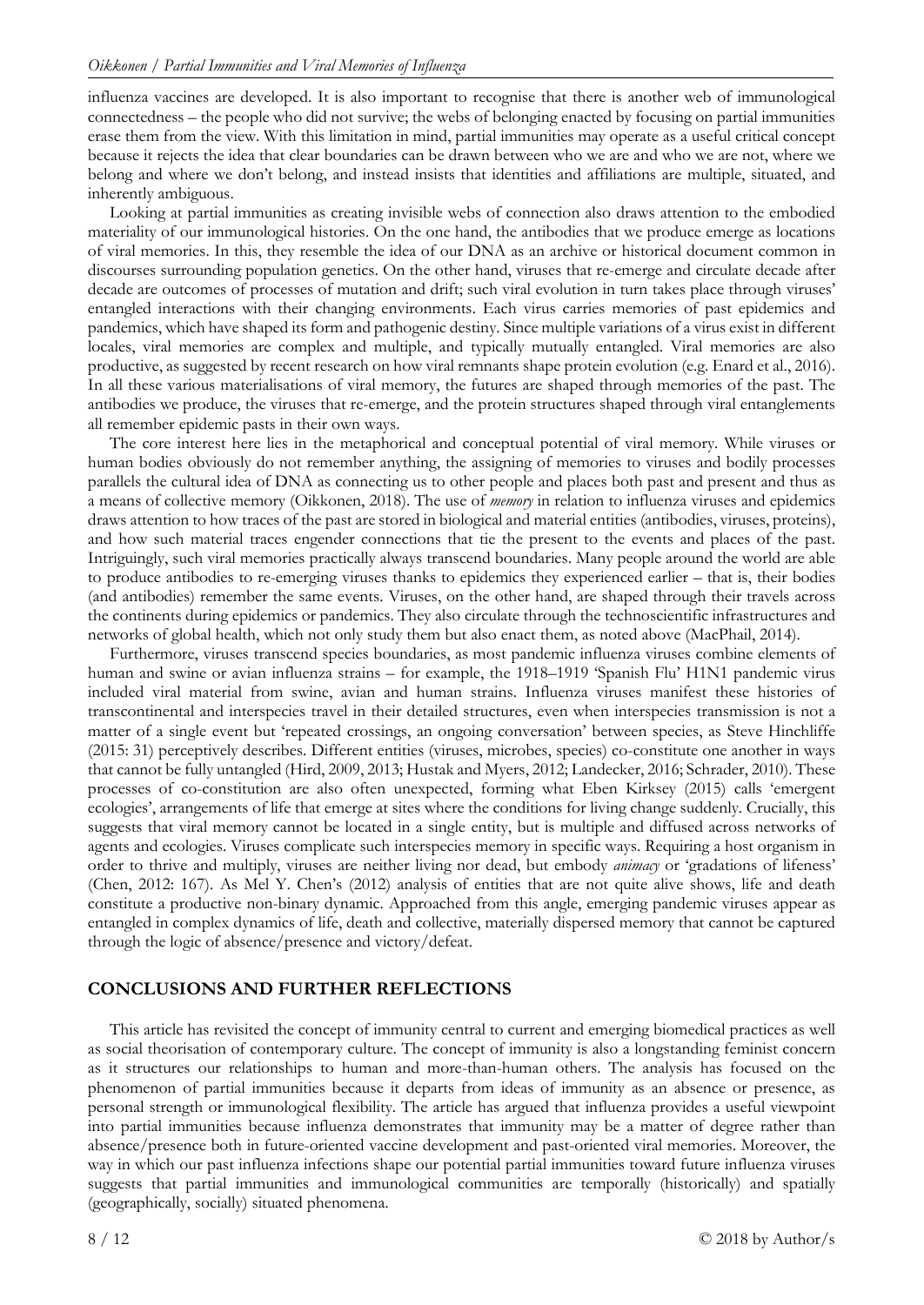Three aspects of partial immunities are particularly interesting from a feminist point of you. First, partial immunities highlight the incompleteness of our existence and actions. Rather than a matter of success or failure to protect oneself, partial immunities are about being always somewhere in-between, where failure and success appear as implausible concepts. Rather than valuating people as strong or weak, partial immunities acknowledge that our existence relies on incompleteness. In fact, sometimes incompleteness might be a good thing. As historians of science and scientists have pointed out, a striking feature of the 1918-19 Spanish Flu was how it killed young healthy adults. Research has shown that the immediate cause of death in these cases was often the patient's strong immune reaction, a so-called 'cytokine storm' in which

the immune system rushed an excessive amount of fluid and first-line immune-system defenders into the infected lungs, damaging not only virus-infected cells but also many cells surrounding the infected ones. (Dehner, 2012: 54)

Furthermore, partial immunities highlight coincidence: where we happen to be at a particular moment in time when epidemics spread to some places but not others shapes the immunological memories our bodies carry. At the same time, we are part of larger ecological systems, where viral memories extend beyond organisms and species.

Second, and following from the previous point, we could use the concept of partial immunities as a theoretical inspiration to rethink communities, ties and belonging from a feminist, intersectional, and posthumanist viewpoint. The focus falls on the blurriness of boundaries between species, places, nations and times. This does not mean that people connected through shared embodied viral memories across the world would be socially equal geopolitical power relations, colonial legacies and class structures play a crucial role in how people may protect themselves against epidemics through sanitation, access to healthcare, or availability of vaccines and antivirals. For example, if we consider vaccination campaigns against pandemic influenza, it is unrealistic that the whole population of the world could be vaccinated against a new pandemic within a few months; this became clear during the 2009 H1N1 (swine flu) pandemic, during which vaccines became available to those (relatively small and wealthy) countries who were already customers of big pharmaceutical companies and had secured a spot in the queue for the new pandemic vaccine. Likewise, relationships and entanglements between species are shaped by power. For example, the uses of nonhuman animals by humans in industrial-scale farming and food production reflect an ideology that views nonhuman species and natural environments as mere resources.

The concept of partial immunities does not need to be blind to these power hierarchies. Rather, showing unexpected connections between locations and people, or making visible the entanglements of species (humans, birds, pigs) and viruses in how epidemics and immunities emerge can draw attention to how hierarchies of power have become naturalised and entangled with biotechnologies and global health. Thereby the concept of partial immunities can highlight questions of social justice and posthuman ethics. If taken seriously, it could also provide a means of enacting collective historical experience – or lack of such experience – in ways that do not erase past and present power relations. In this sense, 'viral memory' could provide one starting point for intersectional and purposely ambiguous collective cultural memory. One crucial aspect of such cultural memory project is to recognise that collective memories are necessarily ontologically multiple. Just like the 'Spanish Flu' was lived and experienced differently by communities embedded differently in socioeconomic and postcolonial structures, there is no uniform embodied viral memory of the pandemic. The challenge, then, is how to imagine immunological connectedness without erasing multiplicity and difference. The article has argued that for feminisms committed to intersectional politics, this should not be seen as an obstacle but as an opportunity to understand embodied and lived complexities.

Third, the way in which immunological ties and viral communities emerge as multiple might be useful for feminist scholarship as a tool for rethinking our identities, affiliations and modes of belonging. The multiplicity of immunological ties outlined above emphasises the fundamental ambiguity of all forms of belonging. For example, we are situated quite differently in the evolving microbial world if we approach our situatedness in relation to measles or diphtheria (both diseases with effective and widely used vaccines) or human papillomavirus (sexually transmitted virus) instead of a particular strain of influenza. If we take this to the arena of feminist politics, we will need to acknowledge *as a precondition of politics* that the multiple and situated webs of ties and affinities we are part of can never be brought into harmony, and that the tensions that emerge between our multiple forms of belonging and affiliation could be seen as a resource for political activism that does not seek to harmonise. Just like collective memories can be mutually contradictory, our viral memories – always plural at any moment in time – constitute each of us as inherently ambiguous. This could provide an inspiration for a feminist politics based on ambiguity and multiplicity rather than coherence.

While the idea of the world as interconnected is nothing new, and underlies, for example, the so-called 'One Health' approach (see Hinchliffe, 2015), the concept of partial immunities provides a specific viewpoint into this interconnectedness. Whereas interconnectedness is typically conceptualised through migrations of people and animals, travels of goods and capital, or spread of technologies (such as the internet), partial immunities insist that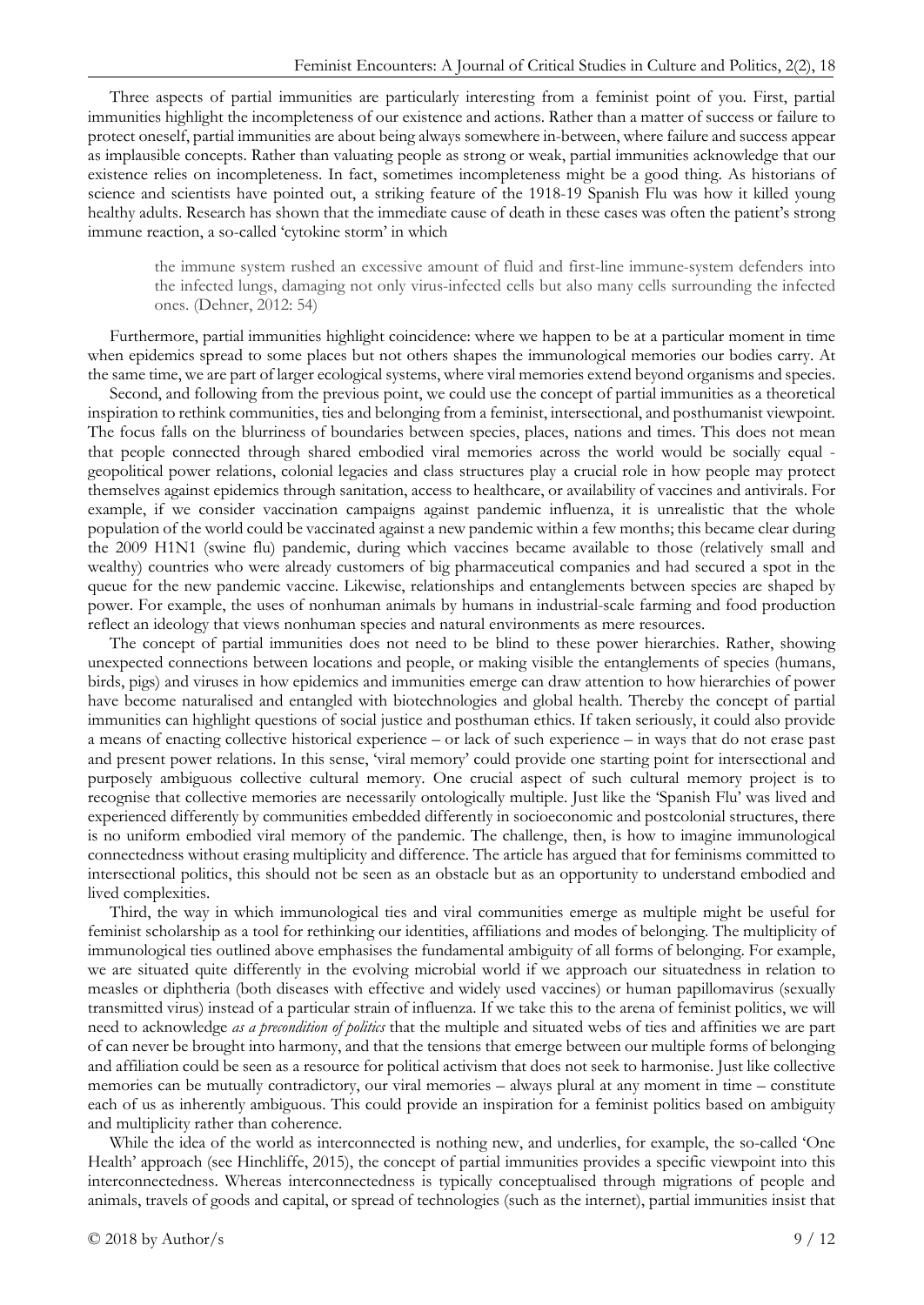people and species are connected without sharing anything visible or culturally recognisable. In this, the concept of partial immunities offers a view that reflects feminist analyses of invisible more-than-human flows involving, for example, leachate and geo-bacterial processes at landfill sites (Hird, 2013) or hormones circulating and accumulating in the environment (Roberts, 2007: 162-190). Just like these other flows and interactions, partial immunities shape us and our biomedical and social futures. What is specific to partial immunities, however, is how the concept of partial immunities places emphasis on temporal connections between past, present and future. As our past immunological histories shape our immunological responses to future epidemics, immunological communities are temporally organised, suggesting that it might be worthwhile to consider community as invisibly spanning time. Finally, the multiplicity of ties and communities is technologically enacted. Immunological ties and communities emerge through epidemiological studies of patterns of epidemic and pandemic spread, statistical studies of mortality and morbidity during an epidemic, and biomedical practices of measuring antibodies and other indicators of immunological response. If we move the concept of partial immunities to feminist politics and practice, this technoscientific enactment could help us pay attention to the ways in which our political affiliations and actions emerge from a range of naturalised, everyday technoscientific practices, and how a different set of technoscientific practices might render different affiliations and practices as politically meaningful.

The concept of partial immunities is also relevant for medical practice and global health. First of all, medical practice tends to conceptualise individuals through risk groups. For example, health care professionals are interested in a person's age, which might be associated with higher-than-average risk, or in a particular underlying condition that might increase their likelihood of becoming seriously ill from an infectious disease. Such models build on statistical analysis: identification of risk on population level. The population level operationalises categories of difference such as age (e.g. 20-40 years, over 65 years), and, depending on the disease, ethnicity, sexual activity and orientation, or gender. The individual patient is thus enacted as a member of one or several of these categorical groups. Such analysis of big data has undoubtedly a crucial role in epidemiological study and risk assessment. However, complementing it with an exploration of partial immunities would highlight the importance of paying attention to individual life narratives in assessing risk. The concept of partial immunities makes visible the intricacies and inconsistencies of individual lives and shows how our embodied immunities might sometimes place us in ways that cannot be captured by risk groups. This might be relevant, for example, for vaccination policies and campaigns, which typically operate on the level of demographic groups rather than individuals. The ways in which people are immunologically vulnerable or protected are often complicated and idiosyncratic. The concept of partial immunities might be helpful in making these idiosyncrasies visible, as the connections and immunities enacted through partial immunities are often invisible and sometimes unexpected.

A final issue to consider here is global health. As many scholars have pointed out (Caduff, 2015; Dehner, 2012; MacPhail, 2014), global health initiatives and practices are often structured on the nation as an underlying unit of epidemic preparedness and management. For example, as many have emphasised, the World Health Organization (WHO) is funded through nation-states, which have their own interests and views of what counts as public health risk or international health concern. For the most part, the WHO makes recommendations; decisions about pandemic vaccination campaigns, for example, are typically made on the national level. Also, data on epidemics is often collected through national infrastructures. It is precisely in this respect that the concept of partial immunities could open up ways of conceptualising connections and communities across geographic and temporal boundaries, and address public health issues through webs of embodied and situated immunities. However, such webs do not reflect a smoothly interconnected world, but one whose connections and apparent flows are technologically enacted and that is always ontologically multiple (see Hinchliffe, 2015). Furthermore, approaching such interconnections is not just a matter of thinking where partial immunities to new epidemics may be found – that is, which national or regional populations are 'safer' or 'riskier' than others – but of rethinking the *logic* of immunological connectedness and viral memories across spatial and temporal boundaries. While this is unlikely to have significant predictive value for public health professionals, it might help make visible omissions in existing nation-based models by showing, for example, how certain marginalised people within – and especially between – nations-states might be simply invisible to nation-based approaches to global health and pandemic preparedness. Again, this highlights the importance of intersectionality. As partial immunities are always situated and incomplete, they reflect differences as embodied, historically shaped and politically claimed and contested realities.

## **REFERENCES**

Armstrong, M. (2017). *Germ Wars: The Politics of Microbes and America's Landscape of Fear.* Oakland, CA: University of California Press. <https://doi.org/10.1525/california/9780520292765.001.0001>

Barad, K. (2007). *Meeting the Universe Halfway: Quantum Physics and the Entanglement of Matter and Meaning. Durham*: Duke University Press. <https://doi.org/10.1215/9780822388128>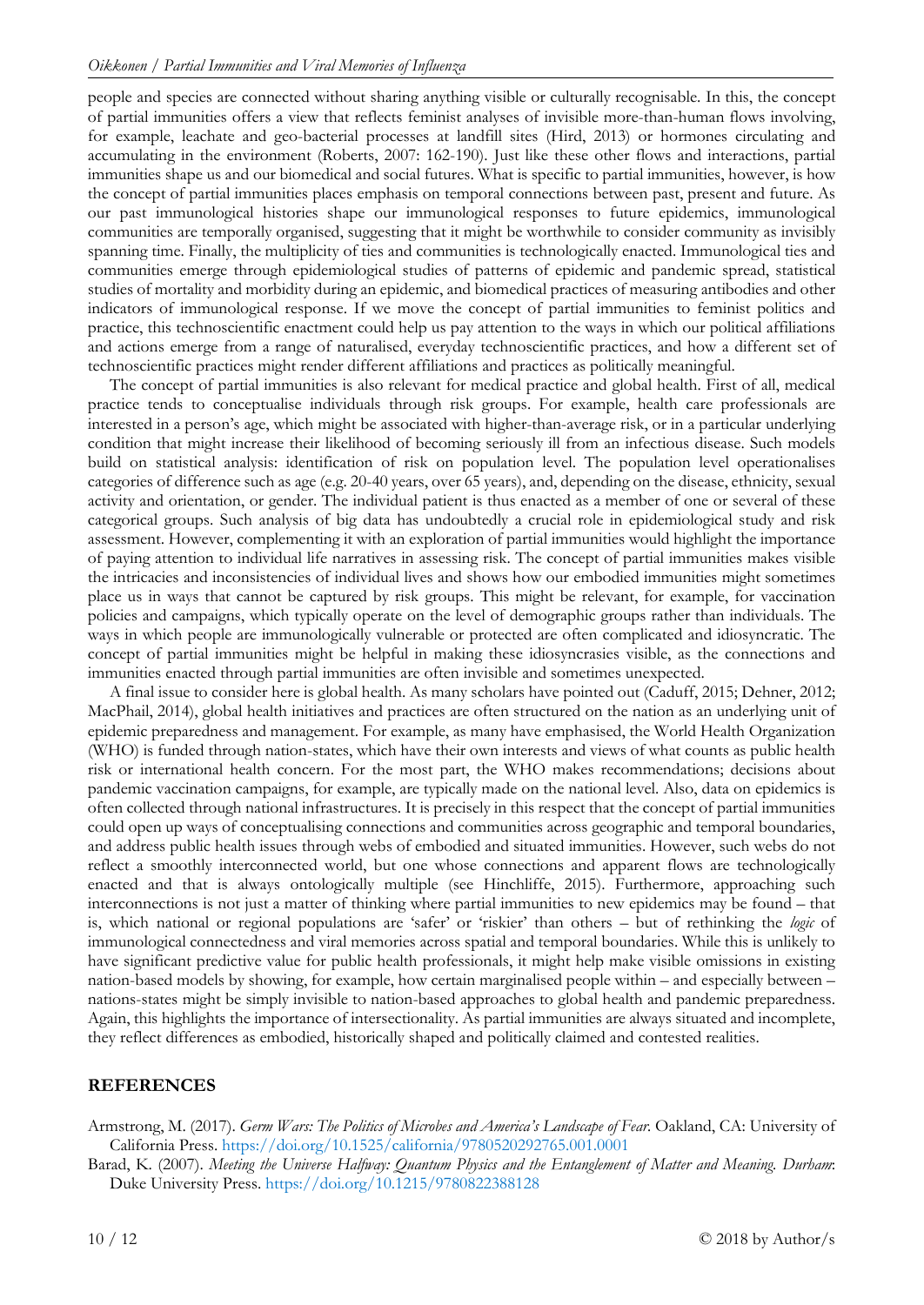- Branswell, H. (2018). Despite push for a universal flu vaccine, the 'holy grail' stays out of reach. *STAT* (March 5). Available at:<https://www.statnews.com/2018/03/05/universal-flu-vaccine-elusive>
- Caduff, C. (2015). *The Pandemic Perhaps: Dramatic Events in a Public Culture of Danger*. Oakland, CA: University of California Press.
- CDC (Centers for Disease Control and Prevention). (2017). Vaccine effectiveness how well does the flu vaccine work? Available at:<https://www.cdc.gov/flu/about/qa/vaccineeffect.htm> (Accessed 3 October 2017)
- Chen, M. E. (2012). *Animacies: Biopolitics, Racial Mattering, and Queer Affect*. Durham: Duke University Press. <https://doi.org/10.1215/9780822395447>
- Cohen, E. (2009). *A Body Worth Defending: Immunity, Biopolitics, and the Apotheosis of the Modern Body.* Durham: Duke University Press.<https://doi.org/10.1215/9780822391111>
- Dehner, G. (2012). *Influenza: A Century of Science and Public Health Response*. Pittsburgh: University of Pittsburgh Press. <https://doi.org/10.2307/j.ctt6wrdfm>
- Deng, L., Mohan, T., Chang, T. Z., Gonzalez, G. X., Wang, Y., Kwon, Y.-M., Kang, S.-M., Compans, R. W., Champion, J. A. and Wang, B.-Z. (2018). Double-layered protein nanoparticles induce broad protection against divergent influenza A viruses. *Nature Communications.* <https://doi.org/10.1038/s41467-017-02725-4>
- Du, Y., Xin L., Shi, Y., Zhang, T.-H., Wu, N. C., Dai, L., Gong, D., Brar, G., Shu, S., Luo, J., Reiley, W., Tseng, Y.-W., Bai, H., Wu, T.-T., Wang, J., Shu, Y. and Sun, R. (2018). Genome-wide identification of interferonsensitive mutations enables influenza vaccine design. *Science,* 359(6373), 290-296. <https://doi.org/10.1126/science.aan8806>
- Enard, D., Cai, L., Gwennap, C. and Petrov, D. A. (2016). Viruses are a dominant driver of protein adaptation in mammals. *eLife*, 5, e12469.<https://doi.org/10.7554/eLife.12469>
- Erbelding, E. J., Post, D. J., Stemmy, E. J., Roberts, P. C., Deckhut, A., Ferguson, A. S., Paules, C. I., Graham, B. S. and Fauci, A. S. (2018). A Universal Influenza Vaccine: The Strategic Plan for the National Institute of Allergy and Infectious Diseases. *The Journal of Infectious Diseases*.<https://doi.org/10.1093/infdis/jiy103>
- Esposito, R. (2011). *Immunitas: The Protection and Negation of Life*. Cambridge: Polity Press.
- Fishel, S. R. (2017). *The Microbial State: Global Thriving and the Body Politic*. Minneapolis: University of Minnesota Press. <https://doi.org/10.5749/j.ctt1pwt5z8>
- Fitzgerald, D. and Callard, F. (2016). Entangling the medical humanities, in A. Whitehead and A. Woods (with S. Atkinson, J. Macnaughton, J. Richards) (eds.) *The Edinburgh Companion to the Critical Medical Humanities* (pp. 35- 49). Edinburgh: Edinburgh University Press.
- Gomes, M. G. M., White, L. J. and Medley, G. F. (2004). Infection, reinfection, and vaccination under suboptimal immune protection: epidemiological perspectives. *Journal of Theoretical Biology*, 228(4), 539-549. <https://doi.org/10.1016/j.jtbi.2004.02.015>
- Haraway, D. J. (1991). *Simians, Cyborgs, and Women: The Reinvention of Nature*. London: Free Association Books.
- Hinchliffe, S. (2015). More than one world, more than one health: Reconfiguring interspecies health. *Social Science & Medicine,* 129, 28-35. <https://doi.org/10.1016/j.socscimed.2014.07.007>
- Hinterberger, A. (2012). Investing in life, investing in difference: nations, populations and genomes. *Theory, Culture & Society*, 29(3), 72-93.<https://doi.org/10.1177/0263276411427409>
- Hird, M. J. (2009). *The Origins of Sociable Life: Evolution after Science Studies*. Basingstoke & New York: Palgrave Macmillan. <https://doi.org/10.1057/9780230242210>
- Hird, M. J. (2013). Waste, landfills, and an environmental ethic of vulnerability. *Ethics & the Environment*, 18(1), 105-124. <https://doi.org/10.2979/ethicsenviro.18.1.105>
- Hirschler, B. (2017). Oxford team to test universal flu vaccine in world first. *Reuters.* Available at: [https://www.reuters.com/article/us-health-flu-vaccine/oxford-team-to-test-universal-flu-vaccine-in-world](https://www.reuters.com/article/us-health-flu-vaccine/oxford-team-to-test-universal-flu-vaccine-in-world-first-idUSKCN1C80NI)[first-idUSKCN1C80NI](https://www.reuters.com/article/us-health-flu-vaccine/oxford-team-to-test-universal-flu-vaccine-in-world-first-idUSKCN1C80NI) (Accessed 3 October 2017.)
- Hustak, C. and Myers, N. (2012). Involutionary momentum: affective ecologies and the sciences of plant/insect encounters. *Differences,* 23(3), 74-118. <https://doi.org/10.1215/10407391-1892907>
- Katriel, G. (2010). Epidemics with partial immunity to reinfection. *Mathematical Biosciences*, 228(2), 153-159. <https://doi.org/10.1016/j.mbs.2010.09.003>
- Kirksey, E. (2015). *Emergent Ecologies*. Durham: Duke University Press. <https://doi.org/10.1215/9780822374800>
- Landecker, H. (2016). Antibiotic resistance and the biology of history. *Body & Society*, 22(4), 19-52. <https://doi.org/10.1177/1357034X14561341>
- MacPhail, T. (2014). *The Viral Network: A Pathography of the H1N1 Influenza Pandemic*. Ithaca: Cornell University Press.
- Martin, E. (1994). *Flexible Bodies: The Role of Immunity in American Culture from the Days of Polio to the Age of AIDS*. Beacon Press.
- M'charek, A. (2005). *The Human Genome Diversity Project: An Ethnography of Scientific Practice*. Cambridge: Cambridge University Press. <https://doi.org/10.1017/CBO9780511489167>